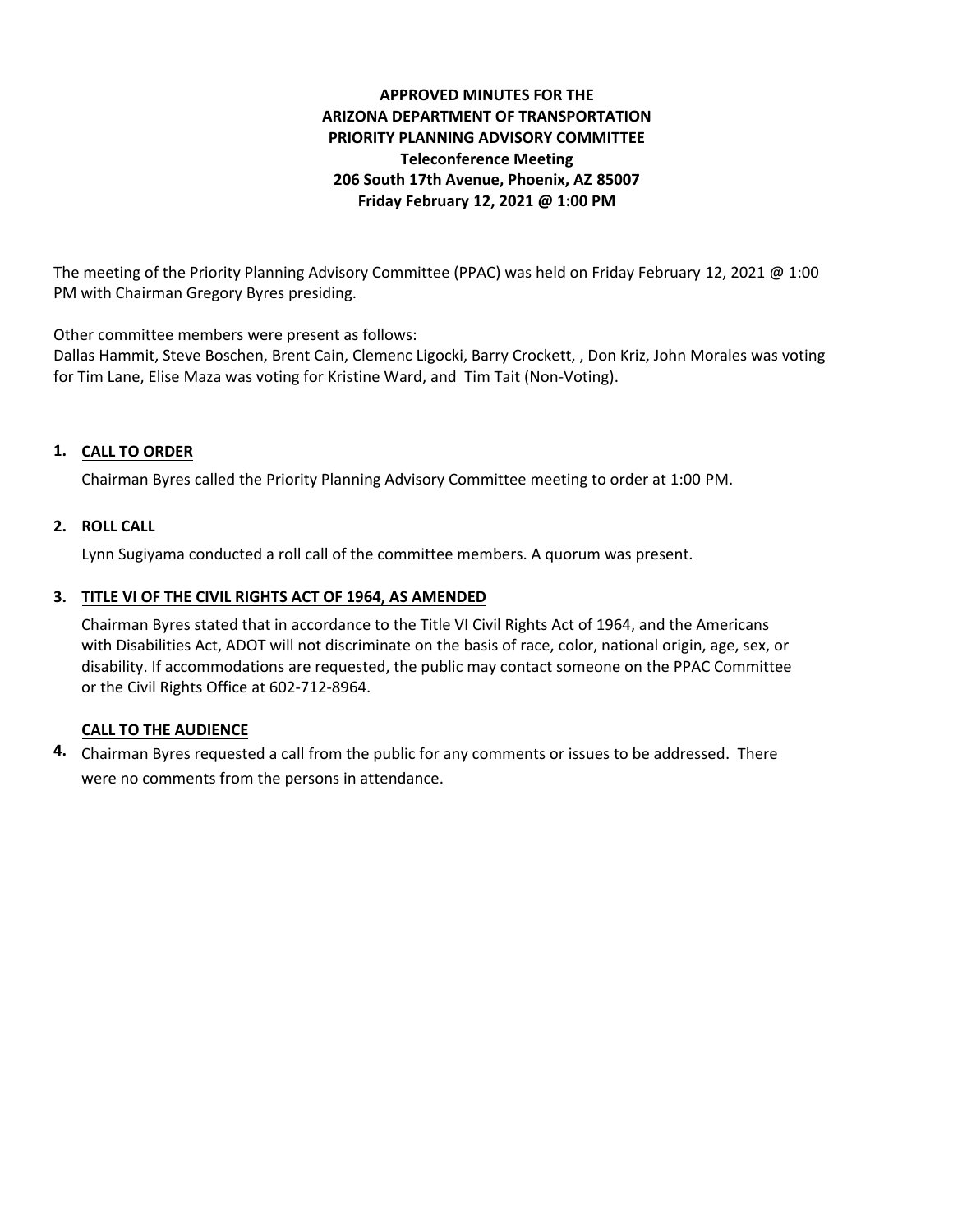**Route & MP: County: District: Schedule: Project Name: Type of Work: Project Manager: Project: Requested Action: New Program Amount: Program Amount:** Various Locations CARES ACT - PAVEMENT LIFE EXTENSION PAVEMENT REHABILITATION Statewide Lisa Pounds \$0 \$117,000,000 Establish new projects.

**Item 5-1 was presented by: Bret Anderson** 

**Chairman called for a motion to approve Item 5-1.**

**Dallas Hammit made the motion to approve.**

**Steve Boschen seconded the motion. Motion carried unanimously**

**Dallas Hammit requested revisions to the list of Pavement Life Extension projects. Six projects in Maricopa County were taken off the list. One project in Maricopa County was added to the list for I-17, MP 207 - MP 217. A total of three projects in Maricopa County are submitted (I-10: MP 100 to MP 105.9; I-17: MP 207 to MP 217; and SR 87: MP 201.1 to MP 204.3). There are now a total of 19 projects that are part of the Pavement Life Extension list. This will go to the State Transportation Board Meeting for approval on February 19, 2021.**

**Dallas Hammit made the motion to revise the list.**

**Steve Boschen made the second motion to revise the list. Motion carried unanimously.**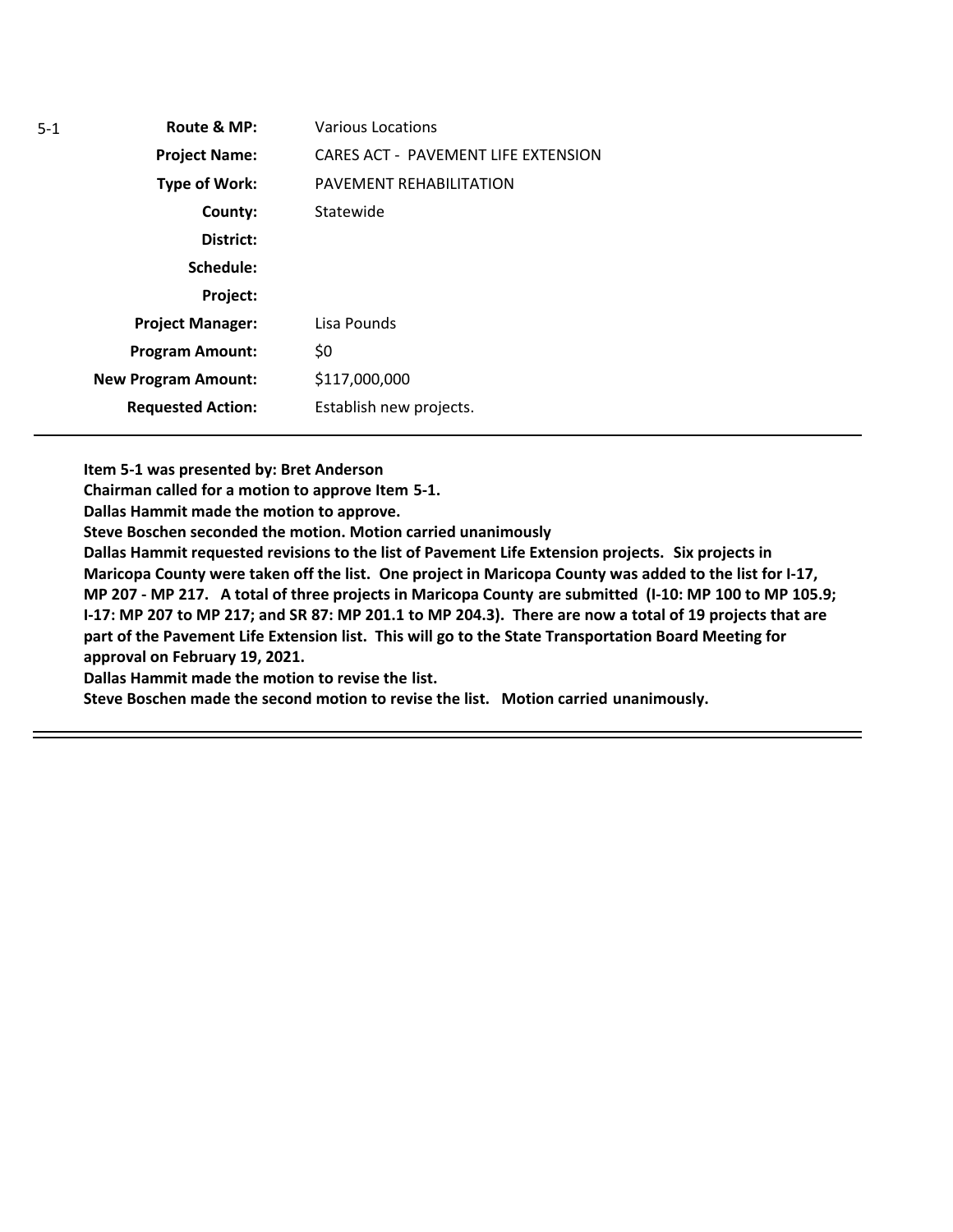| $5-2.$ | Route & MP:                | US 93 @ MP 198.0                 |
|--------|----------------------------|----------------------------------|
|        | <b>Project Name:</b>       | TEGNER ST - WICKENBURG RANCH WAY |
|        | <b>Type of Work:</b>       | <b>CONSTRUCT DIVIDED HIGHWAY</b> |
|        | County:                    | Yavapai                          |
|        | District:                  | <b>Northwest</b>                 |
|        | Schedule:                  |                                  |
|        | Project:                   | F003101D TIP#: 8373              |
|        | <b>Project Manager:</b>    | Craig Regulski                   |
|        | <b>Program Amount:</b>     | \$4,461,000                      |
|        | <b>New Program Amount:</b> | \$4,736,000                      |
|        | <b>Requested Action:</b>   | Increase design budget.          |

**Item 5-2 was presented by: Craig Regulski Chairman called for a motion to approve Item 5-2. Steve Boschen made the motion to approve. Brent Cain seconded the motion. Motion carried unanimously.** 

| $5-3.$ | Route & MP:                | US 93 @ MP 198.0                 |
|--------|----------------------------|----------------------------------|
|        | <b>Project Name:</b>       | TEGNER ST - WICKENBURG RANCH WAY |
|        | <b>Type of Work:</b>       | <b>CONSTRUCT DIVIDED HIGHWAY</b> |
|        | County:                    | Yavapai                          |
|        | District:                  | <b>Northwest</b>                 |
|        | Schedule:                  |                                  |
|        | <b>Project:</b>            | F003101C TIP#: 8373              |
|        | <b>Project Manager:</b>    | Craig Regulski                   |
|        | <b>Program Amount:</b>     | \$0                              |
|        | <b>New Program Amount:</b> | \$41,000,000                     |
|        | <b>Requested Action:</b>   | Establish construction project.  |

**Item 5-3 was presented by: Craig Regulski Chairman called for a motion to approve Item 5-3. Dallas Hammit made the motion to approve. Steve Boschen seconded the motion. Motion carried unanimously.**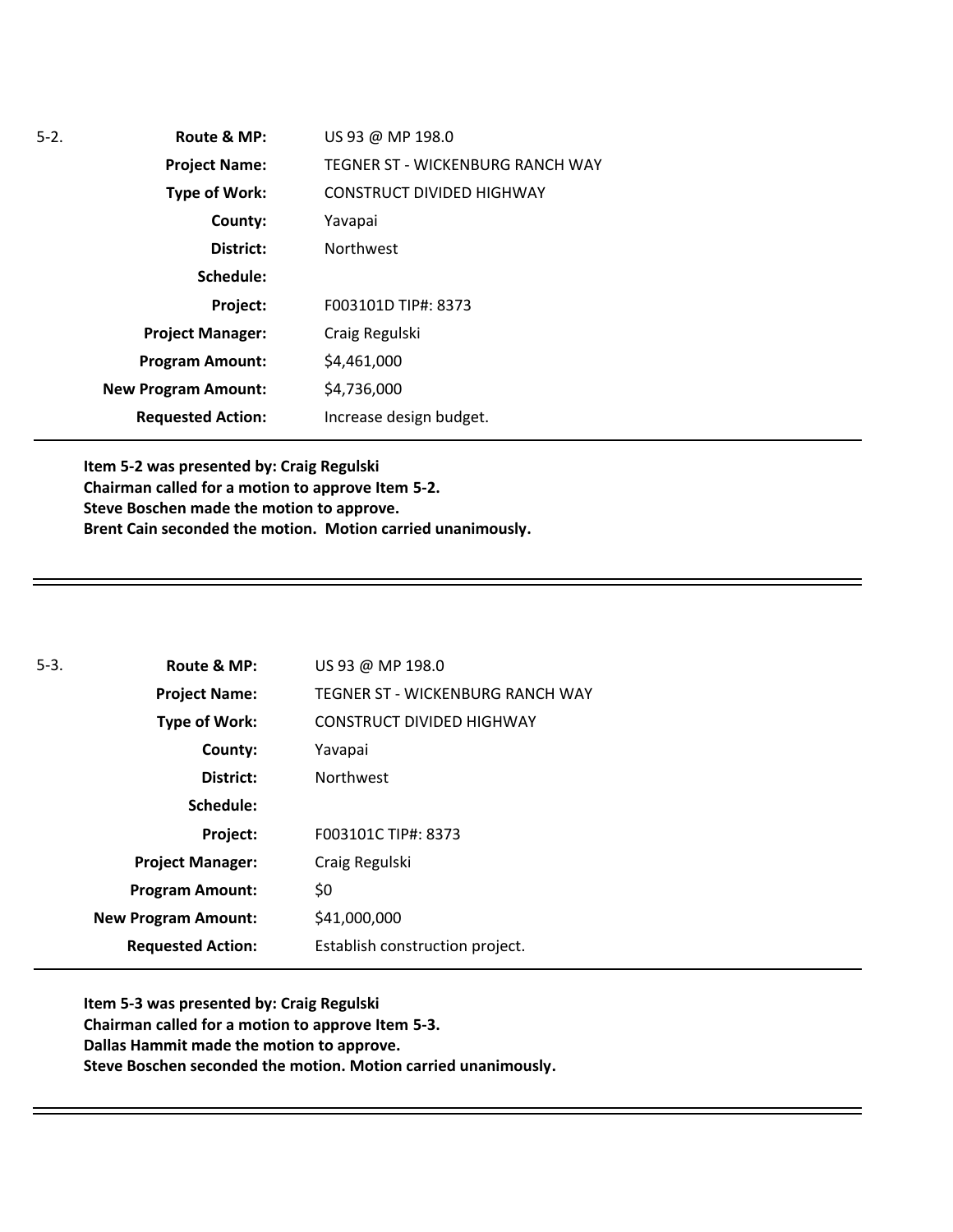| 5-4. | Route & MP:                | $1-17$ @ MP 229.0                      |
|------|----------------------------|----------------------------------------|
|      | <b>Project Name:</b>       | <b>ANTHEM WAY TI - CORDES JUNCTION</b> |
|      | <b>Type of Work:</b>       | <b>CONSTRUCT ROADWAY WIDENING</b>      |
|      | County:                    | Maricopa                               |
|      | District:                  | Central                                |
|      | Schedule:                  |                                        |
|      | Project:                   | H680001C TIP#: 100832                  |
|      | <b>Project Manager:</b>    | Jedidiah Young/Annette Riley           |
|      | <b>Program Amount:</b>     | \$322,309,000                          |
|      | <b>New Program Amount:</b> | \$362,309,000                          |
|      | <b>Requested Action:</b>   | Increase budget.                       |

**Item 5-4 was presented by: Annette Riley Chairman called for a motion to approve Item 5-4. Brent Cain made the motion to approve. Steve Boschen seconded the motion. Motion carried unanimously.**